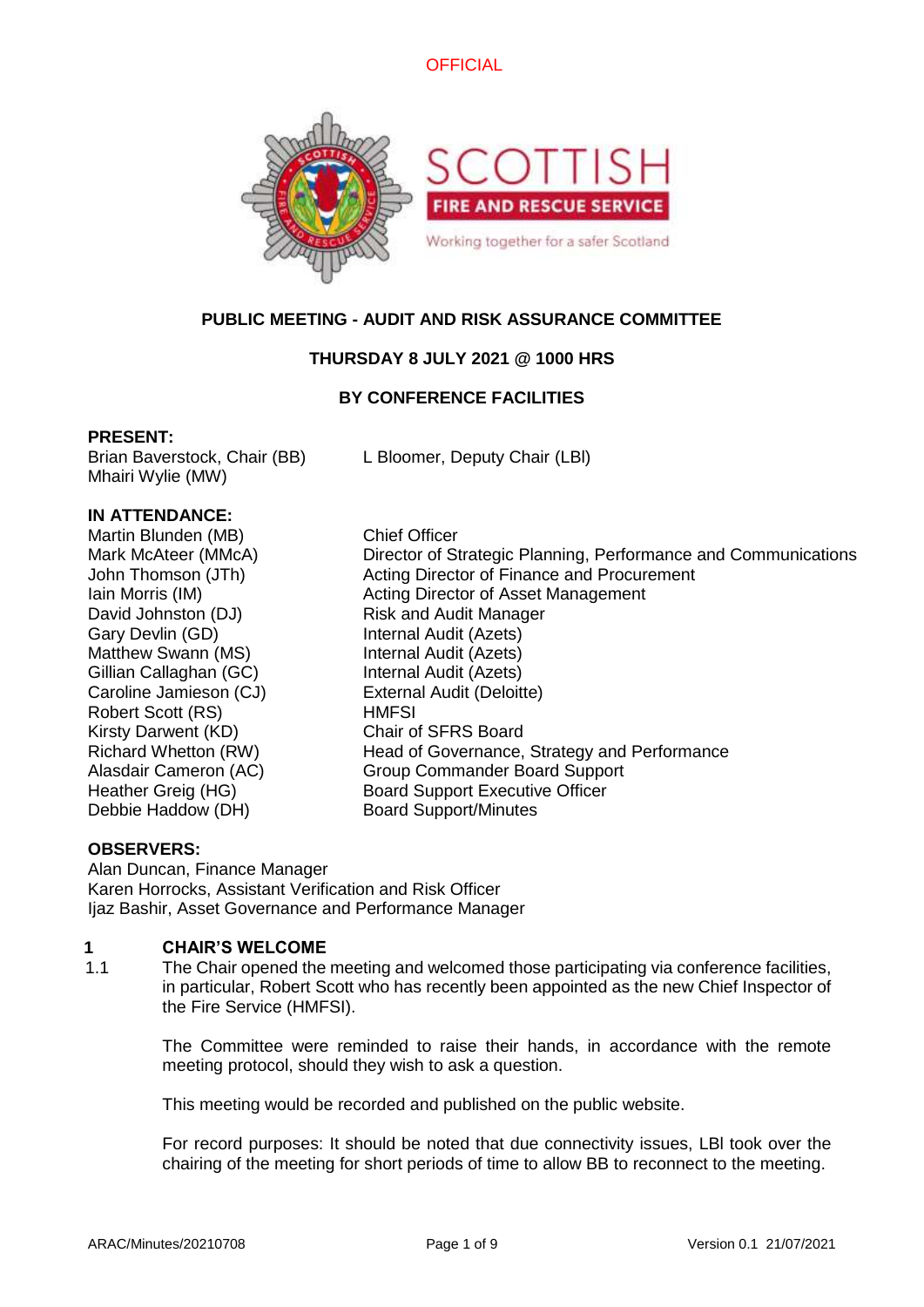### **2 APOLOGIES** 2.1

Bill McQueen, Board Member Tim Wright, Board Member

# **3 CONSIDERATION OF AND DECISION ON ANY ITEMS TO BE TAKEN IN PRIVATE**

3.1 With the exception of the previous private minutes, no other items were identified as being required to be taken in private.

### **4 DECLARATION OF INTERESTS**

4.1 None.

# **5 MINUTES OF LAST PUBLIC MEETING: 24 MARCH 2021**

5.1 The minutes were agreed as an accurate record of the meeting.

### 5.2 **Matters Arising**

- 5.2.1 There were no matters arising.
- 5.3 **The minutes of the public meeting held on 24 March 2021 were approved as a true record of the meeting.**

### **6 ACTION LOG**

- 6.1 The Committee considered the action log and noted the updates.
- 6.2 **The Committee noted the updated Action Log and approved the removal of completed actions.**

#### **7** 7.1 **COMMITTEE ANNUAL REPORT 2020/21 TO THE BOARD AND ACCOUNTABLE OFFICER OF SCOTTISH FIRE AND RESCUE SERVICE**

- BB presented the report to the Committee for approval and highlighted the report provided comment on the key sources of assurance such as Internal Audit, External Audit, HMFSI, risk management, financial control and the Committee's effectiveness.
- 7.2 BB noted the ongoing development of the risk management and reporting and commended David Johnson for his work in this area.
- 7.3 In conclusion, the report concluded that the Service has effective risk management, governance and internal control arrangements in place.
- 7.4 The Committee thanked the Board Support Team, wider Executive Colleagues, Auditors and Inspector for their support and contributions throughout the unprecedented challenging year.
- 7.5 **The Committee approved the report and noted that it would presented at the Board meeting (26 August 2021) for information.**

### **8 SFRS ANNUAL GOVERNANCE STATEMENT 2020/21**

- 8.1 MB presented the report to the Committee advising of the Annual Governance Statement (AGS) inclusion into the Annual Report and Accounts for year ending 31 March 2021. MB noted that the evidence used to support the preparation of the AGS had been drawn from the 4 key assurance providers outlined in the Scottish Public Finance Manual (SPFM).
- 8.2 In response to Covid-19, MD highlighted the measures and controls put into place to ensure the Service continued to respond and delivery against its strategic objectives. He noted the positive report provided by the HMFSI on the Service's Preparedness and Planning along with both Internal and External Audit's opinion on the Service's performance during this challenging year.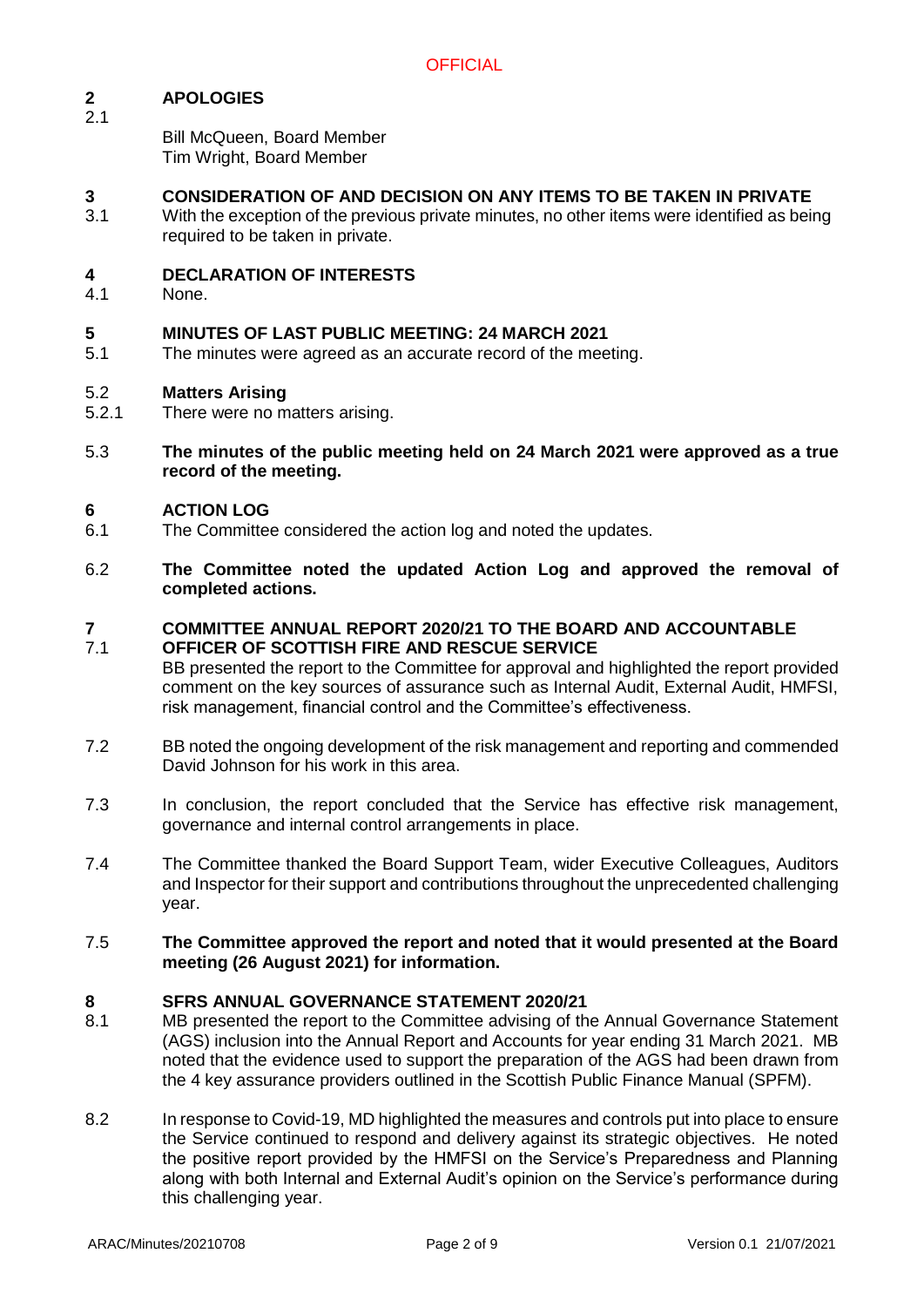# **OFFICIAL**

- 8.3 MB thanked Group Commanders Ally Cameron and Hilary Sangster for their contributions in drafting this document and echoed the earlier commending of David Johnston's involvement in the development of risk management within the Service.
- 8.4 Following a brief discussion, it was agreed that consideration would be given to amending the Key Highlights of the Board Decisions During 2020-21 section and for the inclusion of a Risk Appetite section.

# **ACTION: MB**

### 8.5 **The Committee scrutinise the comprehensive report.**

### **9 INTERNAL AUDIT**

### 9.1 **SFRS Internal Audit Progress Report 2020/21**

- 9.1.1 MS presented a report to the Committee which summarised the progress on the delivery of the 2020/21 Internal Audit Plan and the following key points were highlighted:
	- Successful completion of the 2020/21 Audit Plan with 4 final reports being presented to the Committee today.
	- Impact of Covid-19 resulted in audits being undertaken remotely.
	- KPI Status KPI5 status was incorrectly recorded as achieved and will be amended, it should be Amber (within 15% of target).
- 9.1.2 In regard to the Internal Audit Progress Report 2021/22, MS advised the Committee that discussions were still ongoing to finalise the programme and prioritisation of reviews. The 2021/22 audit plan will be a risk focused audit plan; therefore, it is important that the reviews are undertaken at the appropriate time to ensure maximum value for the Service. MS offered to circulate the 2021/22 Audit Plan, once finalised, to the Committee.

## **ACTION: MS**

9.1.3 MB acknowledged Internal Audit's recognition of the constraints and ongoing pressures within the Service and appreciated their willingness to adjust the programming the 2021/22 Audit Plan accordingly.

### 9.1.4 Final Report – SFRS Expenses Policy

MS advised the Committee of the outcomes of the audit which found the overall processes were working well and identified 2 areas of improvement within the control framework. MS noted that although the Service's policy encouraged individuals to consider environmental friendly methods of travel, it does not exclude individuals from using their own vehicles.

- 9.1.5 JT acknowledged the positive audit and noted the recommended areas of improvements which have since been completed. In regard to business travel, JT commented on the behavioural changes required across the Service to consider and encourage more environmentally friendly choices. These choices were supported by the Service's These choices were supported by the Service's investment within the electric vehicle infrastructure.
- 9.1.6 The Committee queried whether the Service would penalise individuals for using their own vehicles. JT stated that the policy facilitated individuals to make the right environmental travel choice for business travel.
- 9.1.7 In regard to employee self-service expenses portal, JT noted the improvements in the processing/reimbursement of expenses and the effective controls and consistency applied by the verification team. JT provided a brief overview of the role and resourcing of the verification team.
- 9.1.8 JT confirmed that managers were required to authorise claims after payment. The audit found some instances where managers were not reviewing nor identifying any inaccuracies to the verification team. In these instances, JT advised the Committee that the verification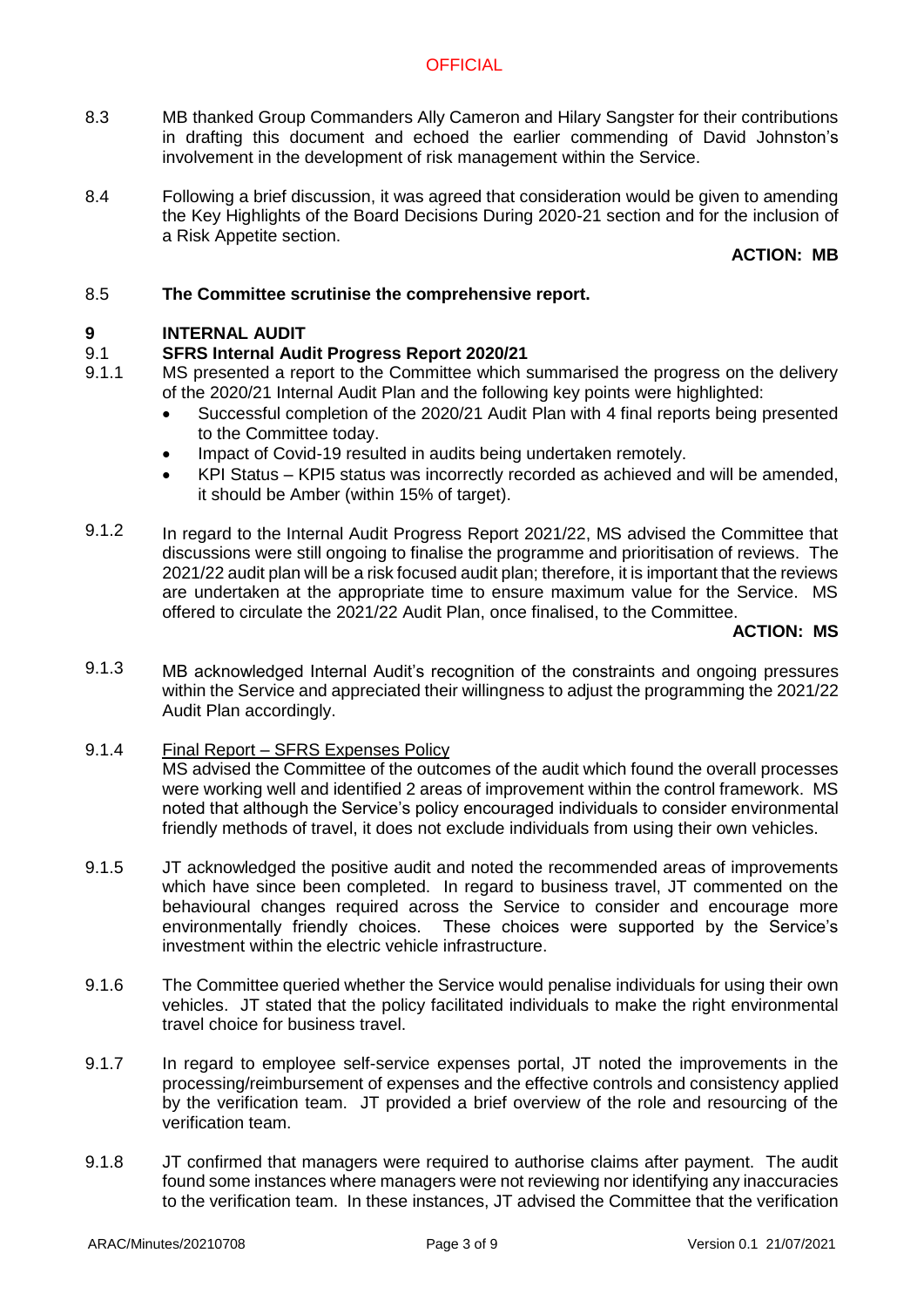team had identified and corrected any inaccuracies which highlighted the effectiveness and robust processes in place.

9.1.9 MS confirmed the typographical error within Section 2.1, the sentence should read *"In 9 out of 24 (38% of our sample) cases that we checked there was no evidence that the line manager had reviewed the claims post verification team review"*.

### 9.1.10 Final Report – SFRS Procurement and Tendering MS advised the Committee of the outcomes of the audit which recognised the overall good working control environment and noted the 2 recommendations for improvement. These related to maintenance of training records and appropriate alignment with KPIs being reported in a SMART format. MS noted that the revised Procurement Strategy was in development whilst this audit was undertaken and as such no specific comment has been made about the contents of the new document.

9.1.11 JT acknowledged the positive audit which highlights the robust policies and procedures and supports the Service's work with the Procurement and Commercial Improvement Programme (PCIP) processes. He informed the Committee that one recommendation had already been completed.

### 9.1.12 Final report – Estates Asset Management and Maintenance GC advised the Committee of the outcomes following the audit, noting the Service's estate management processes in relation to planned preventative and reactive maintenance reflected good practice, with two areas of improvement identified. These related to the lack of a long-term estates strategy and appropriate policy and procedures to effectively manage the estate.

- 9.1.13 The recently appointed Asset Governance and Performance Manager, Ijaz Bashir, was introduced to the Committee by IM and key areas of work were noted.
- 9.1.14 IM acknowledged the audit recommendations and thanked Azets for their professional approach to the audit during the pandemic. IM noted that the outcomes of the Service Delivery Model Programme (SDMP) would influence the Estates Strategy and confirmed that an interim Estates Strategy would be developed in the intervening period. IM further noted that a review and refresh of the existing policies and procedures would be undertaken.
- 9.1.15 IM informed the Committee that the Estate, Equipment and Fleet Strategies would be completed by early 2022 and noted the governance route up to the Strategic Leadership Team.
- 9.1.16 The Committee were informed of the strategic contribution by the Estates team into the SDMP. This includes conditional survey for all estates, impact of changes to function and footprint of stations and identifying opportunities for shared facilities. Individual financial investment plans would be developed, as required, following the finalisation of the SDMP.
- 9.1.17 IM acknowledged the ideals of the SDMP and the standard station design, however, the Service were realistic and would, if necessary, apply a hybrid and affordable approach.
- 9.1.18 MB reminded the Committee of the current capital backlog, noted the SDMP would inform the modern footprint for the Service and the significant challenges and funding that will be required.
- 9.1.19 The Committee sought assurance on any risks, in particular in relation to health and safety, associated with the outdated policies and procedures. IM advised the Committee that a Health and Safety business partner has been seconded into Asset Management to review and refresh all aspects of health and safety and risk management.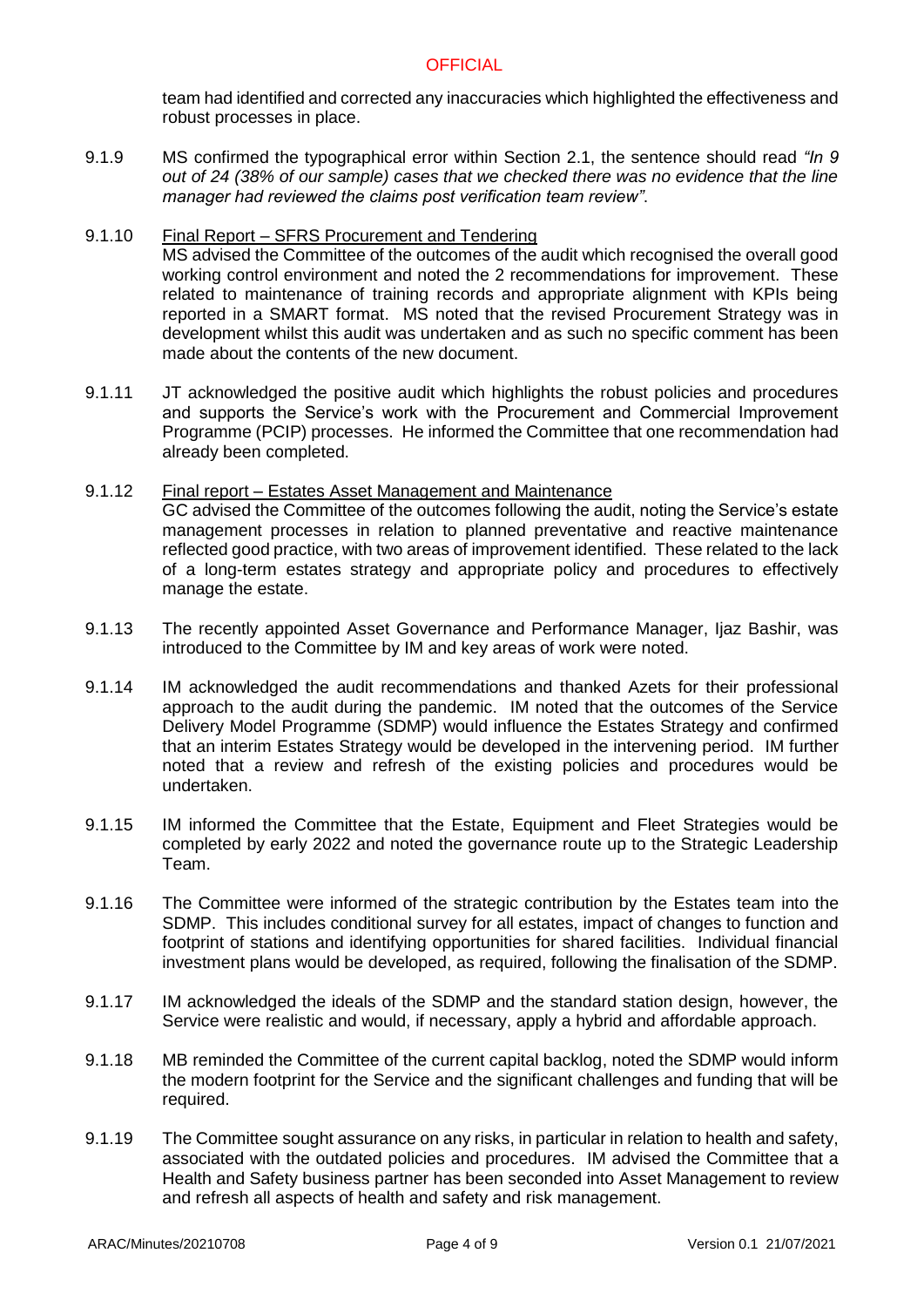### $9.1.20$ Final Report – Operational Equipment

GC advised the Committee of the outcomes of the audit noting the Service's processes for the maintenance and recording arrangements to establish if they were operating effectively. Three areas of improvement were identified and related to defect reporting documentation, Operational Equipment Strategy and performance reporting arrangements to the Asset Management Liaison Board.

- 9.1.21 IM informed the Committee that one recommendation had already been addressed. He further noted that a full review of all performance indicators would be undertaken.
- 9.1.22 The Committee were reminded of the governance arrangements relating to regular scrutiny and updates on the progress and implementation of the recommendations.
- 9.1.23 IM updated the Committee on the Operational Equipment Strategy noting the work with Service Delivery Areas to identify concepts of operation and future vision, SDMP and the previous work undertaken to standardised equipment/approach.

### 9.1.24 **The Committee scrutinised the progress report and the four subject reports.**

### **9.2 Internal Audit Annual Report 2020/21**

- 9.2.1 GD presented a report to the Committee to provide an overview of the work undertaken in respect of the 2020/21 internal audit programme and provide an overall annual opinion that the Service has a framework of governance, risk management and controls that provides reasonable assurance regarding the effective and efficient achievement of objectives. The following key areas were highlighted:
	- Summary of audit programme including breakdown of allocated number of days.
	- Good progress in regard to closing outstanding actions.
	- Emerging key themes included ICT/Data security, operational equipment and estate management and maintenance.
	- Confirmation of Azets independence status from the Service.
	- In recognition of Covid-19, appropriate working arrangements put in place to ensure continued ability to deliver audits.
	- Confirmation of Azets conformance with the Public Sector Internal Audit Standards.
	- Inclusion of Azets' Internal Quality Assurance Assessment (for information).
	- Performance against KPIs set by Management and the Committee.

### 9.2.2 **The Committee scrutinised and noted the Internal Audit Annual Report 2020/21.**

### **9.3 Progress Update – Internal Audit Recommendations**

- 9.3.1 GC presented a report to the Committee outlining the status of the recommendations raised by Internal Audit noting the inclusion of a comments section from Azets on previous outstanding recommendations. The following key areas were highlighted:
	- Five recommendations closed since previous meeting.
	- Total of 31 recommendations still to be completed, including 15 actions with revised timescales.
	- Majority of recommendations outstanding were Grade 2 or lower.
- 9.3.2 The Committee queried the criteria used when deciding whether actions should be reclassified from green to amber, etc and whether there was a clear definition/timescale of "slight delay". GC noted the status key within the report which detailed the criteria for reclassification of actions. GD noted that the definition of slight delay could be clearer, however, he added a note of caution around setting timescales which would be at the discretion of management. He commented on the judgement that would need to be applied to individual actions, due to the potential impact on other areas/factors and the significance of any impact.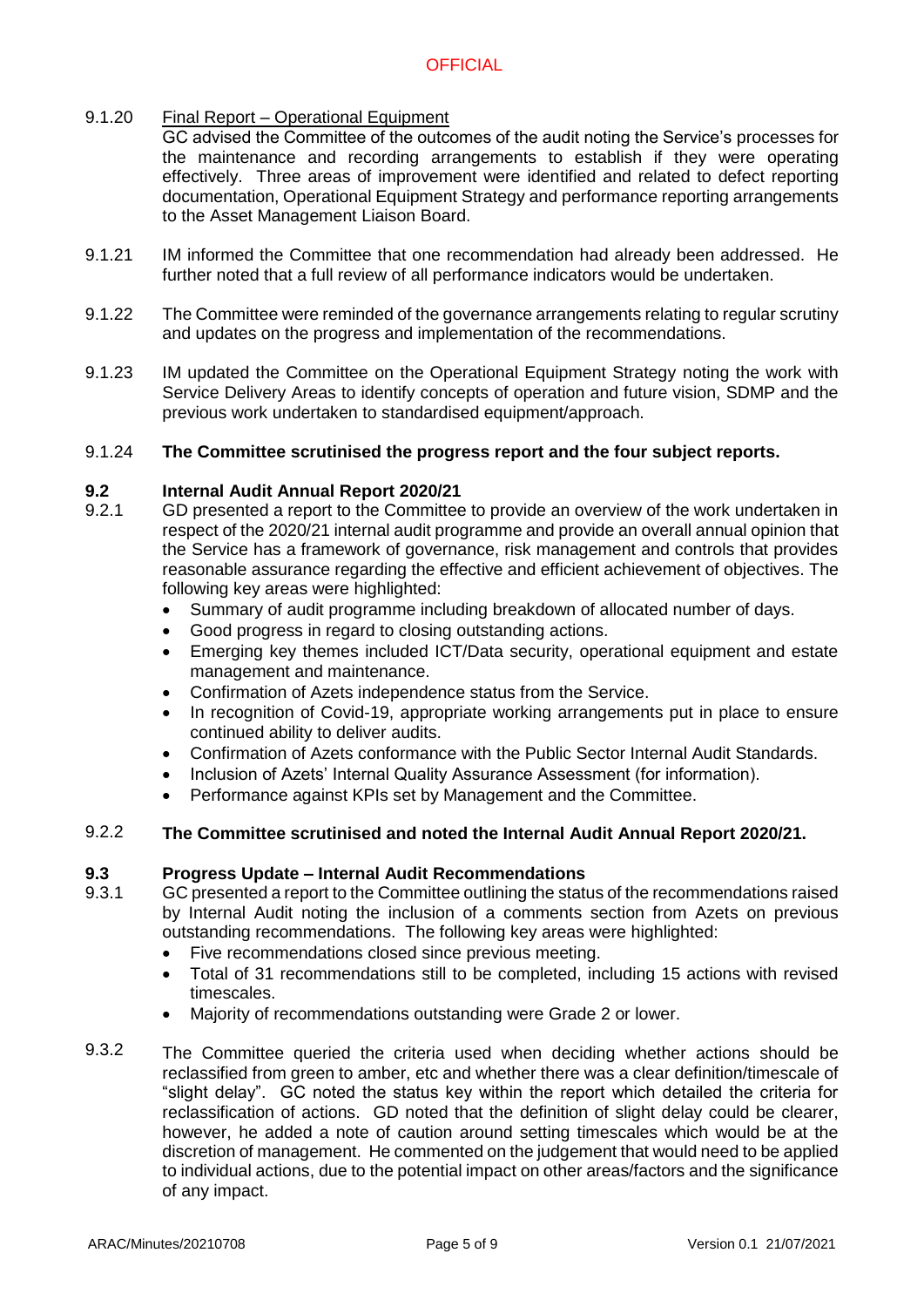# **OFFICIAL**

- 9.3.3 In regard to the ICT & Data Security Audit (Recommendation 2b), GC advised the Committee that a further update has been received and the recommendation was currently on target for completion within the advised timescale (July 2021).
- 9.3.4 In regard to Performance Management Arrangement Audit (Recommendation 2b), RW confirmed that the full evaluation of the implementation phase would be completed within the advised timescale (September 2021).

### 9.3.5 **The Committee welcomed the update and the progress being made.**

### **9.4 Internal Audit Progress Report 2021/22**

9.4.1 This item was covered under Agenda Item 9.1.

### 10 **EXTERNAL AUDIT**

### 10.1 **2020/21 Audit Plan Progress Report**

- 10.1.1 CJ provided a verbal update to the Committee and highlighted the following key areas:
	- Wider Scope report to be presented at a future special meeting.
	- Financial statements work will be progressed once year end accounts were available (September).
	- Currently reviewing pension information following feedback with a view to streamline processes.

### 10.1.2 **The Committee noted the verbal update.**

*(The meeting broke at 1135 hrs and reconvened at 1140 hrs)*

### 11 **INDEPENDENT AUDIT/INSPECTION ACTION PLAN UPDATE**

- 11.1 MMcA presented a report to the Committee outlining the arrangements for managing audits/inspections reports and associated action plans and provided an update on the progress relating to the Audit Scotland report. The following key points were highlighted:
	- Audit and Inspection overview dashboard
	- Audit Scotland Report (May 2018) 29 actions complete to date with 4 actions outstanding.
		- Cancellation of Action 1a relating to negotiating pay package due to the offer being rejected
		- Action 2.5 (performance management training) relates to training on the InPhase system. The change in approach to InPhase with the Data Management Team managing the data scorecard on behalf of Directorates/functions, etc. Therefore, the need for training had diminished. It was proposed that this would be transferred to business as usual. It was noted that general performance management training and development programmes are available.
		- Extension to Action 5.3a and 5.3c.
	- HMFSI Assessing the Effectiveness of Inspection Activity No recommendations were made from this report.
- 11.2 The Committee noted and agreed with the proposed action cancellation and transfer to business as usual approach.
- 11.3 The Committee sought an update on the level of focus on performance management within the Service. MB indicated that this would be discussed, together with the wider impact of Covid, at a future Strategy Day session. Under the Business Intelligent Strategy, MMcA noted that the Data Management Team would be engaging with Service Delivery colleagues to develop scorecards to support local scrutiny and internal performance management.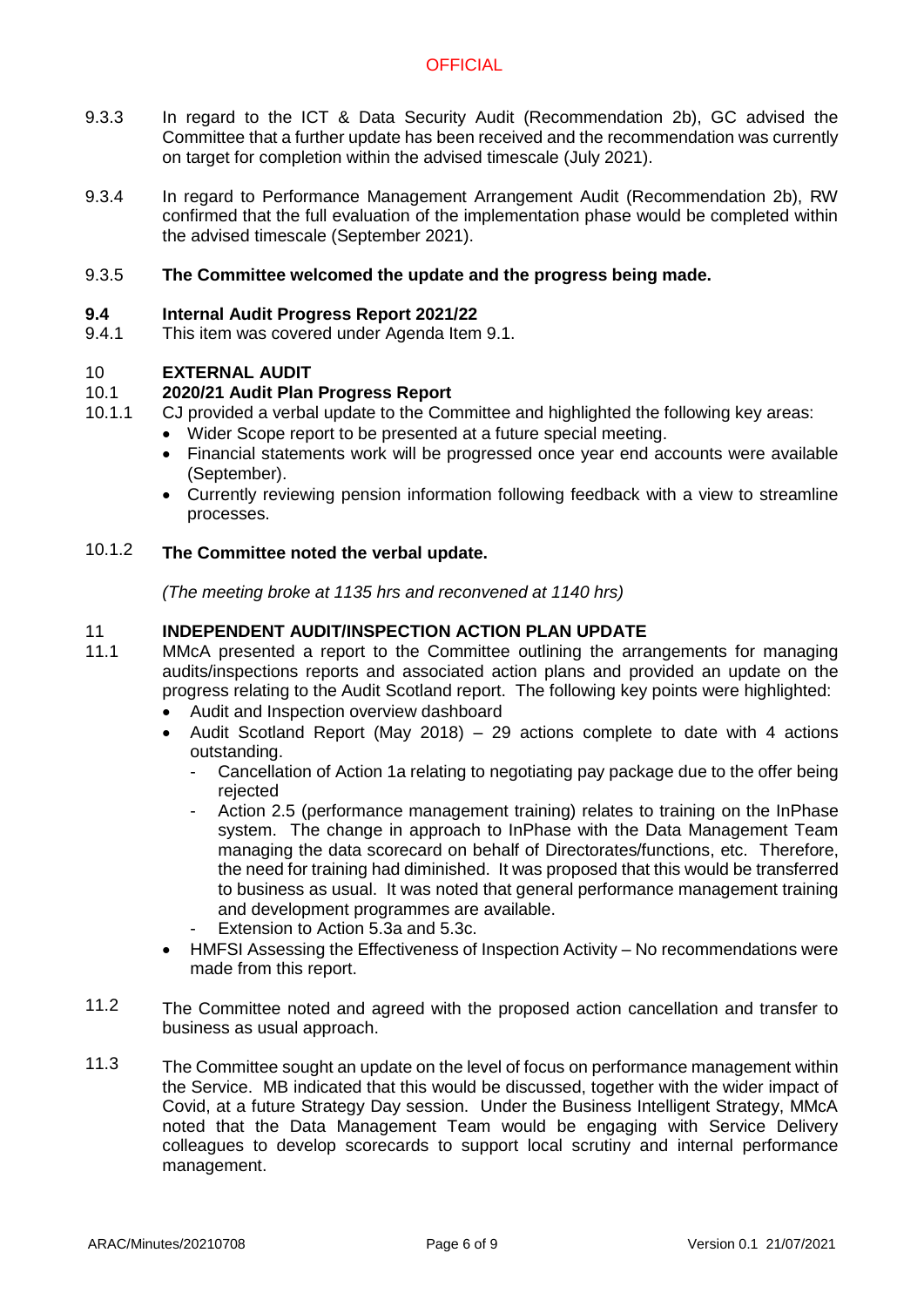- 11.4 In relation to Actions 5.3a and 5.3c, the Committee were provided with clarity on the revised dates and RAG status.
- 11.5 MMcA intimated that the Audit Scotland Action Plan was nearing completion and anticipated to be concluded by the next meeting.
- 11.6 In regard to the HMFSI Assessing the Effectiveness of Inspection Activity, the Committee discussed the interpretation of the term "having regard", importance of clear recommendations which add value and improvements to the Service, and that the Service take full consideration of any recommendations. RS noted that he had witnessed how recommendations were considered and progressed within the Service as well as the levels of scrutiny applied. RS outlined potential changes to post audit reviews and increased post audit communications to ensure that recommendations were clear and actionable.

### 11.7 **The Committee scrutinised the report.**

### **12 INTERNAL CONTROLS UPDATE**

### 12.1 **a) Strategic Risk Register**

- 12.1.1 DJ presented the revised Strategic Risk Register (SRR) along with the aligned Directorate Risks to the Committee. DJ noted the ongoing work with the Data Management Team to develop the template and output reports, which improves the articulation of risk, transparency of controls and actions to improve scrutiny and incorporates information on closed risks/actions. DJ noted the removal and addition of several risks as detailed within the covering report.
- 12.12 Regarding SPPC006 (consultation and engagement), MMcA reminded the Committee that recruitment for the Insight and Engagement Team was currently underway.
- 12.1.3 Regarding SPPC013 (partnership working), RW noted that this risk was created following the merger of 2 previous risks and primarily focused on internal co-ordination and how this was managed. The Committee commented on the need to recognise the potential risks from external parties, particularly Community Planning Partnerships (CPPs) and how these would impact on the Service. RW confirmed that the Service recognised the differences/ varying levels of scrutiny within CPPs, and noted that work had commenced to monitor reporting to CPPs to identify and ensure the value of same.
- 12.1.4 Regard SPPC012 (organisational security), RW explained that the creation of this risk was to provide focus and enable the Service to co-ordinate security arrangements.

### 12.1.5 **The Committee scrutinised the report.**

### 12.2 **Spotlight Risk Report SPPC008 Corporate Social Responsibility and Sustainability**

12.2.1 RW presented a risk spotlight report to the Committee, noting the following key points:

- Risk definition "There is the risk that the services is unable to demonstrate corporate social responsibility and sustainability due to a lack of a coordinated approach resulting in uncoordinated development and loss of workforce, stakeholder and public confidence."
- Importance of demonstrating sustainability and corporate social responsibility. Confident that the Service does this through CPPs, equality duties, work with young people and climate change.
- Commitment to develop a framework to enable the Service to report with confidence on this work. The Sustainable Development Framework delayed due to resourcing issues but had recently recommenced.
- 12.2.2 The Committee noted the potential of losing focus on certain social elements ie corporate parenting, social responsibility, within the Sustainable Development Framework. RW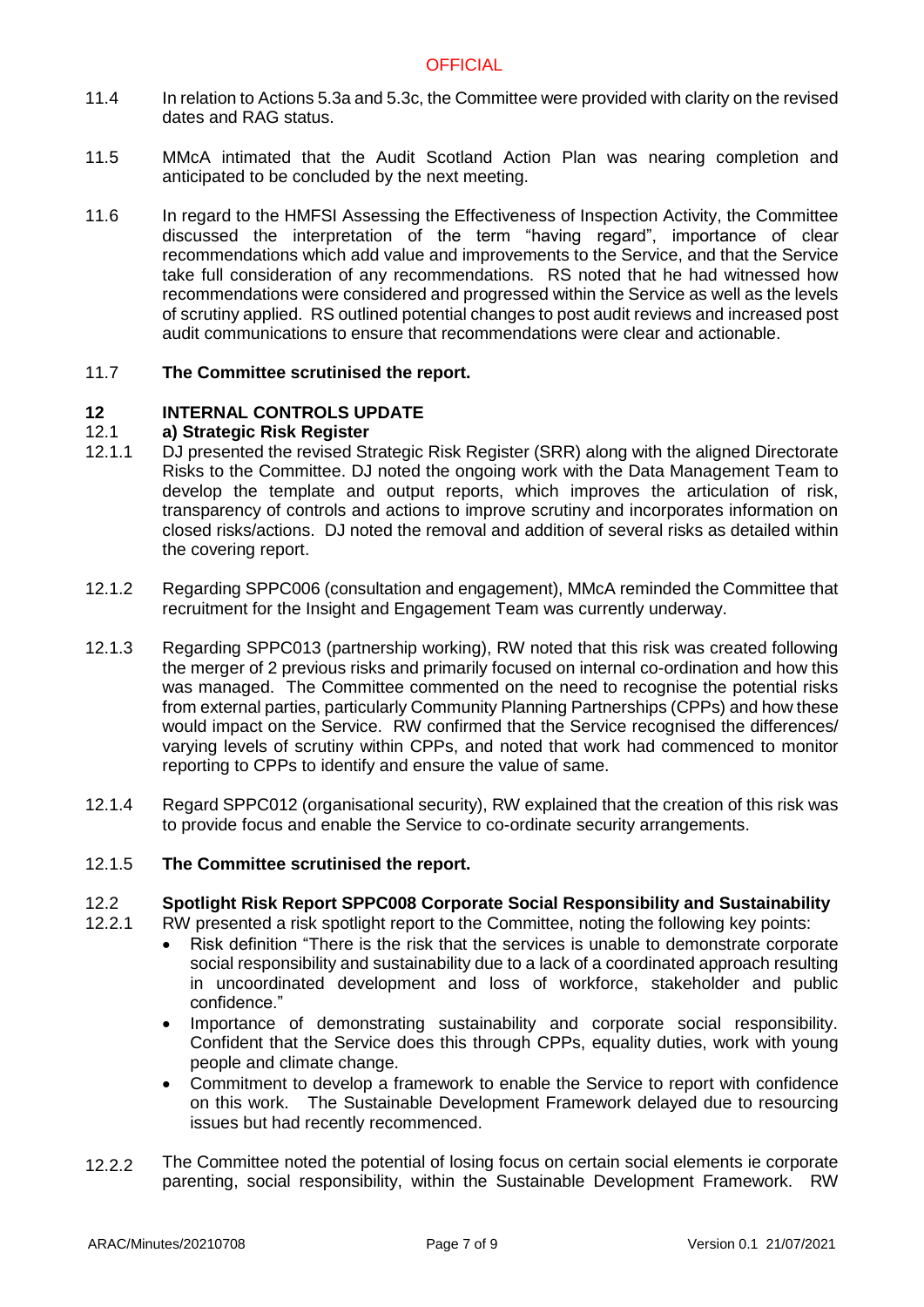# **OFFICIAL**

stated that there was no intention to lose focus or sight on any elements and reminded the Committee that there were Service Champions identified for all these elements.

### 12.2.2 **The Committee scrutinised the report.**

### 12.3 **b) Anti-fraud/Whistleblowing Update**

12.3.1 JT noted that there were no issues to report.

### **13 ANNUAL UPDATE REPORT ON HMFSI BUSINESS**

- 13.1 13.1.1 RS presented the annual report to the Committee to provide an update on HMSI's inspection and reporting activity during 2020/21 and the following key areas were noted:
	- During 2020/21, 3 Local Area Inspections (LAI) and 3 Thematic Inspections were undertaken along with 2 additional reviews requested by Scottish Government.
		- The LAIs undertaken were City of Edinburgh, Midlothian and Argyll and Bute. Due to the impact of Covid-19, the Argyll and Bute LAI had been delayed and would form part of the 2021/22 plan.
		- Thematic Inspections were Training of Retained Duty System Personnel, Command and Control: Aspects of the SFRS Incident Command System and Assessing the Effectiveness of Inspection Activity.
		- Revisited the Management of Fleet and Equipment Function review (May 2019) and acknowledged the level of work undertaken by the Service to address the 32 recommendations.
	- Scheduled for 2021/22 were 2 LAIs and 3 Thematic Inspections.
	- Outlined intended proposals on how LAI would be carried out going forward. Consultation to be undertaken prior to any change.
	- Future Thematic Inspection work:
		- Health & Safety An Operational Focus had commenced and the report would be published in August 2021.
		- Firefighting in High Rise Buildings would commence in July 2021 and the report would be published in March 2022.
		- UN Climate Change Conference COP 26 commenced in June 2021 and the report would be published in September 2021.
		- Review of Operational and Protective equipment would commence in September 2021 and the report would be published in March 2022. Engaged with Internal Audit to identify any potential duplication of effort for this and future inspections.
	- Recent appointments and restructure: Rick Taylor, Assistant Inspector (October 2020) and Robert Scott, Chief Inspector (April 2021). Internal restructure of HMFSI team to align with Strategic Leadership Team counterparts to improve the overall working relationship. Proposed intentions to increase HMFSI team exposure to Committee/ Board members to develop wider relationships within the Service.

### 13.1.2 **The Committee noted the report and warmly welcomed the proposed approach.**

### **14 QUARTERLY UPDATE OF GIFTS, HOSPITALITY AND INTERESTS REGISTER**

- 14.1 DJ presented the report to the Committee providing an update on the Gifts, Hospitality and Interests Register for Quarter 4 2020/21 and Quarter 1 2021/22. He noted that the new Gifts, Hospitality and Interests Policy had been launched and promulgated on the iHub. It was noted that the Service would continue to publicise, engage and promote the importance of proactive declaration and fraud awareness.
- 14.2 Within the next report, the Committee requested that consideration be given to include feedback on how this new policy was being received as well as any improvements identified.

# **ACTION: DJ**

### 14.3 **The Committee noted the report.**